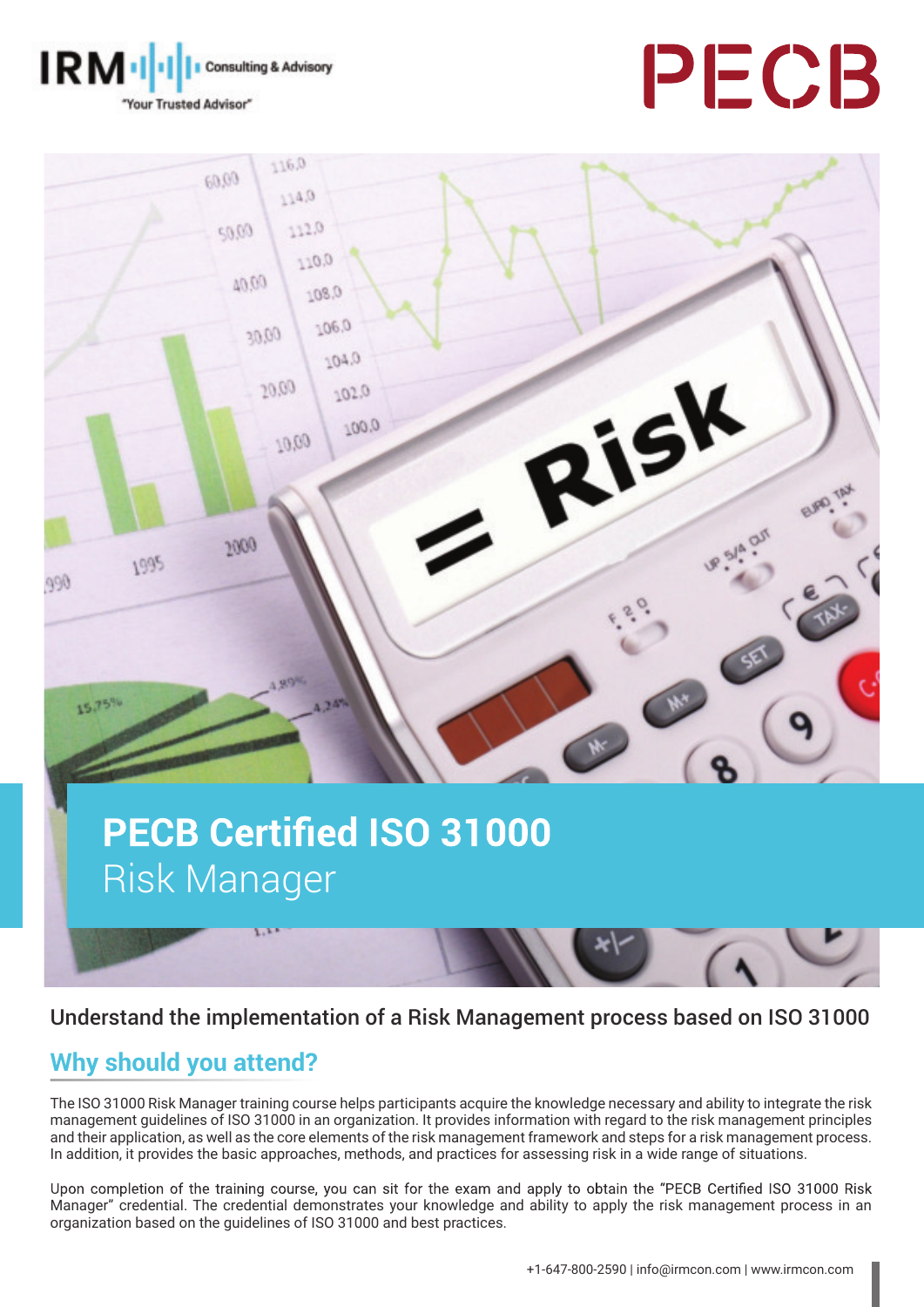

# **Who should attend?**

- $\blacktriangleright$  Managers or consultants responsible for the effective management of risk in an organization
- $\triangleright$  Individuals seeking to gain knowledge about the risk management principles, framework, and process
- $\blacktriangleright$  Individuals responsible for the creation and protection of value in their organizations
- $\blacktriangleright$  Individuals interested in pursuing a career in risk management

## **Course agenda** Duration: 3 days

### **Day 1** Introduction to ISO 31000 and risk management and establishing the risk management framework

- $\triangleright$  Training course objectives and structure
- $\triangleright$  Standards
- $\triangleright$  Introduction to ISO 31000 concepts
- $\triangleright$  ISO 31000 principles, framework, and process
- $\blacktriangleright$  Establishing the framework and defining the governance

### **Day 2** Initiation of the risk management process and risk assessment based on ISO 31000

- $\blacktriangleright$  Scope, context, and risk criteria
- $\blacktriangleright$  Risk identification
- $\triangleright$  Risk analysis
- $\triangleright$  Risk evaluation

# **Day 3** Risk treatment, recording and reporting, monitoring and review, and communication and consultation according to ISO 31000

- $\triangleright$  Risk treatment
- Recording and reporting
- $\blacktriangleright$  Monitoring and review
- $\triangleright$  Communication and consultation
- $\triangleright$  Closing of the training course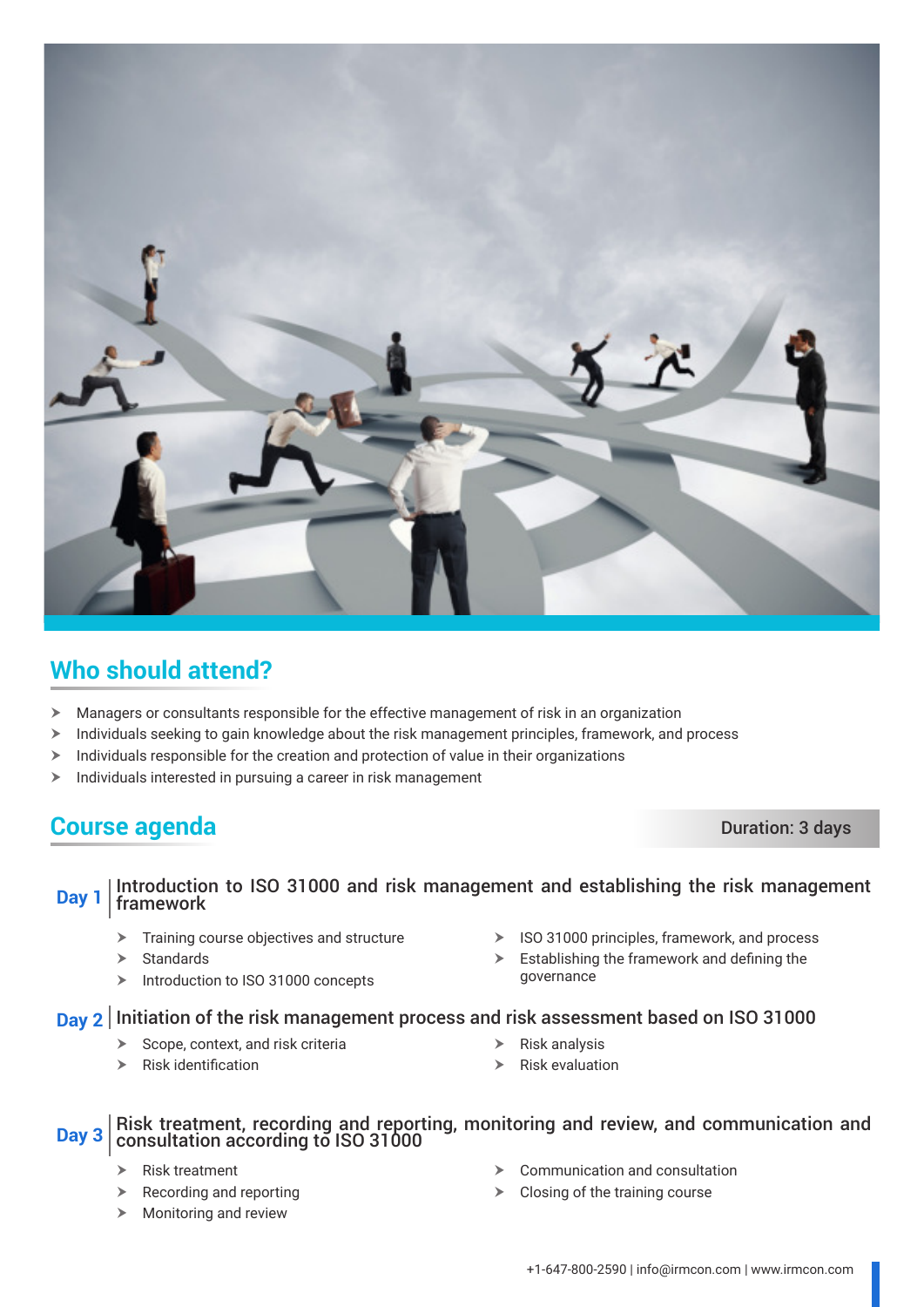

# **Learning objectives**

- $\blacktriangleright$  Understand the risk management concepts, approaches, methods, and techniques
- $\blacktriangleright$  Learn how to establish a risk management framework in the context of an organization
- $\geq$  Learn how to apply the ISO 31000 risk management process in an organization
- $\triangleright$  Understand the basic approaches, methods, and practices used to integrate risk management in an organization

## **Examination** Duration: 3 hours

The "PECB Certified ISO 31000 Risk Manager" exam complies with the requirements of the PECB Examination and Certification Program (ECP). The exam covers the following competency domains:

# **Domain 1** Fundamental principles and concepts of risk management **Domain 2** Establishing the risk management framework

**Domain 3** Application of the risk management process

For more information about exam details, please visit [Examination Rules and Policies](https://pecb.com/en/examination-rules-and-policies).